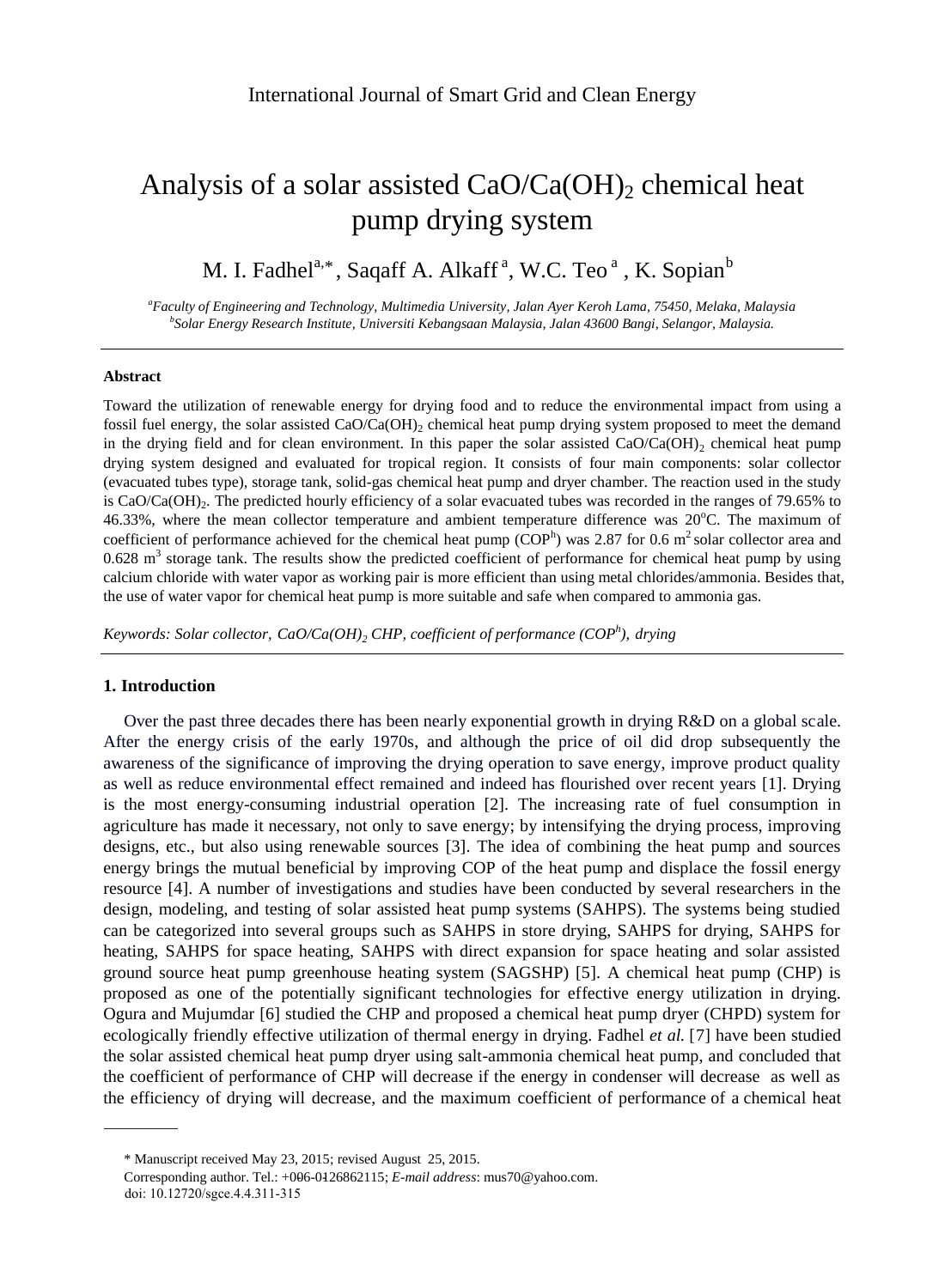[pump,](http://en.wikipedia.org/wiki/Heat_pump) COP<sup>h</sup>, was 2. The aim of this study to investigate the performance of solar assisted CaO/Ca(OH)<sub>2</sub> chemical heat pump drying system for tropical region.

## **2. System Description**

The schematic and inventor drawing of solar assisted  $CaO/Ca(OH)_{2}$  chemical heat pump drying system are shown in Fig. 1(a) and Fig. 1(b). The system consists of four main components which are solar evacuated tubes, storage tank, chemical heat pump unit, and drying chamber.



Fig. 1. (a) Schematic of solar assisted CaO/Ca(OH)<sub>2</sub> chemical heat pump dryer (b) inverter drawing of solar assisted  $CaO/Ca(OH)<sub>2</sub>$  chemical heat pump dryer.

In the solid gas chemical heat pump, the reactor contains solid reactant, CaO which reacts with the working fluid,  $H_2O$ . The reactions used in this study are:

$$
CaO(S) + H_2O(g) \to Ca(OH)_2(S) + \Delta \text{H}_{reaction}
$$
\n(1)

In this study, the chemical heat pump operates in the heat pump mode, the heat is supplied to the reactor at high temperature to regenerate  $H_2O(g)$  which will then being condensed in the condenser at the medium temperature. The heat required at evaporator at low temperature is supplied to vaporize  $H_2O$  (l) to form H2O (g) which will react with CaO (s) and releases heat at medium temperature. The charging process is defined as the endothermic process. The thermal energy is absorbed from an energy resource such as solar energy. This energy is used for dissociation of the  $Ca(OH)_2$  (s). The energy is equivalent to the heat of reaction or enthalpy of formation,  $\Delta H_r$ . After this process, the CaO (s) and H<sub>2</sub>O (g) with different properties are formed that can be stored. In the storing process, the CaO (s) and  $H<sub>2</sub>O$  (g) are separately stored energy with little or no energy losses during storing period. After storing process is then followed by discharging process, which is the exothermic reaction occurs. In this process, the the CaO (s) and  $H_2O$  (g) are combined and the released energy from the reaction which permits the stored energy to be recovered (Fig.  $2(a)$ ).

#### **3. Analysis of Solid-Gas Chemical Heat Pump Operation**

In this study the reaction is considered as monovariant, which is only temperature or pressure to be defined in the equilibrium state of the system. The Clausius Clapeyron equation for phase change of  $H<sub>2</sub>O$ and chemical reaction for  $CaO/Ca(OH)$ <sub>2</sub> are respectively:

$$
P_{H_2O} \cong 133.32^{18.305^{3816.433/(T-46.13)}}
$$
\n(2)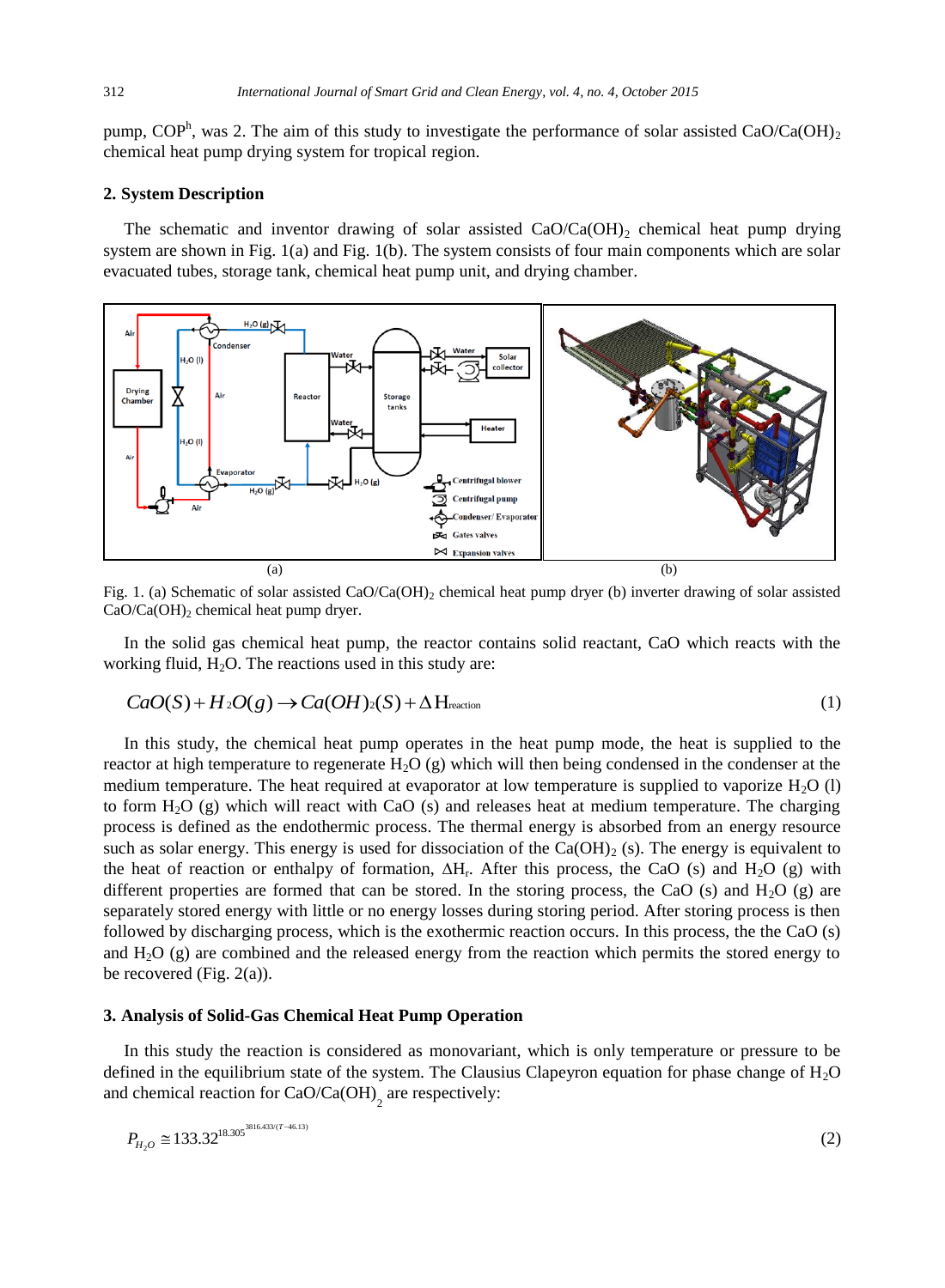$$
P_{CaO} \cong 9 \times 10^{11^{-12531.5/T}}
$$
\n<sup>(3)</sup>

The chemical heat pump is operated at three different temperature which are low temperature,  $T_{L}$ , medium temperature,  $T_m$ , and high temperature,  $T_h$  as shown in Fig. 2(b).



Fig. 2. (a) The thermochemical TES cycle (charging, storing and discharging) of chp, (b) clausius claypeyron diagram.

# **4. Mathematical Model**

The development of the mathematical models for different components of the system is needed in order to evaluate the performance for the system. The thermal performance for evacuated heat pipe can be calculated by:

$$
\eta_{\text{eva}} = 0.84 - \frac{2.02(T_m - T_a)}{I} - 0.0046 \left( \frac{T_m - T_a}{I} \right)^2 \tag{4}
$$

In this study, the cylindrical storage tank is used. The heat loss from the storage tank to environment temperature which is due to convection and conduction can be calculated as equation:

$$
Q_{\text{storage}} = U A_{\text{storage}} \left( T_{\text{water}} - T_{\text{environment}} \right) \tag{5}
$$

In the solid gas chemical heat pump, the heat is supplied to the reactor at the high temperature in order to generate H2O  $(g)$  which is condensed in the condenser at medium temperature. The heat supplied to the evaporator at low temperature is used to vaporize the H<sub>2</sub>O (l) to form H<sub>2</sub>O (g) which reacts with the calcium oxide and release heat at medium temperature. The heating performance of chemical heat pump is calculated by:

$$
COP_h = \frac{Q_{condenser} + Q_{reaction}}{Q_{reaction}} = \frac{H_{condenser} + H_{reaction}}{H_{reaction}}
$$
\n(6)

After integrated the chemical heat pump with the storage tank and solar collector, the coefficient of performance of a chemic is become:

$$
COP_h = \frac{Q_{condenser} + Q_{reaction}}{(Q_{solarcollectron} - Q_{storage}) + Q_{reaction}}
$$
\n(7)

The heat reaction is defined as: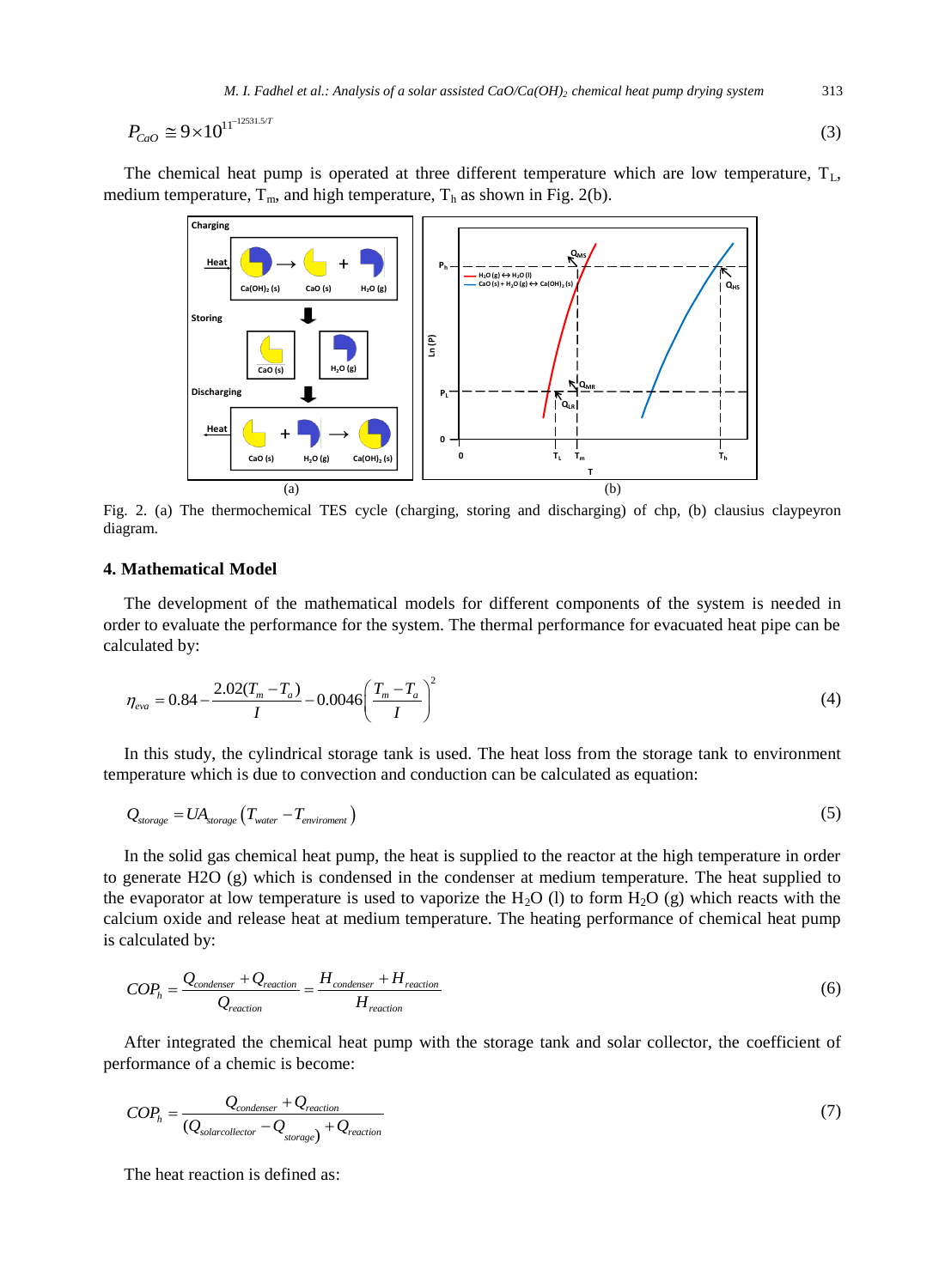$$
Q_{reaction} = \dot{m}_{\text{limitingreagent}, H_2O} \times \Delta H_{reaction} \tag{8}
$$

The solar fraction for solar assisted chemical heat pump can be calculated by:

$$
SF = \frac{Q_{\text{solarcollectron}} - Q_{\text{storage}}}{Q_{\text{condenser}}}
$$
\n(9)

## **5. Results and Observations**

The metallurgical weather conditions of Malaysia using in this study is recorded from the weather station at Melaka city, Malaysia, and the simulation is performed depends on the weather conditions on date 23-11-2013, from 8:00 am to 18:00 pm. The hourly average solar radiation on a horizontal surface and the hourly average outside air temperature of this location are shown in Fig. 3(a). Fig. 3(b) shows the maximum predicted hourly efficiency of evacuated tubes is 79.65% at 13:30 pm. However, the minimum predicted hourly efficiency of evacuated tubes is 46.33% in 18:00 pm. The collector efficiency is depending on the difference temperature between main collector and ambient temperature, and the collector efficiency decrease with the higher difference temperature. The Fig. 4(a) shows hourly solar fraction predicted curve as function of solar collector area which are  $0.4 \text{m}^2$ ,  $0.5 \text{m}^2$  and  $0.6 \text{m}^2$ , while Fig. 4(b) shows the predicted monthly coefficient of performance of chemical heat pump. It can be observed from Fig. 4(a), that the hourly solar fraction increases with the solar collector area but at a decreasing rate. It may due to the larger collector size give higher losses. Besides that, the higher collector size increases the difference value  $(T_m - T_a)$  then causes the decrease of collector efficiency. From Fig. 4(b), the maximum coefficient of performance can get 2.87 for  $0.6m^2$  solar collector and  $0.628 m^3$  storage tank. It can be observed that the decrease in energy available in condenser due to decrease in solar radiation will cause the decrease in coefficient of performance of chemical heat pump.



Fig. 3. (a) average hourly solar radiation and ambient temperature on date 23-11-2013 in Melaka, Malaysia, (b) hourly collector efficiency predicted curve of evacuated tube.



Fig. 4. (a) hourly solar fraction predicted curve as function of solar collector area  $(0.4m^2, 0.5m^2, and 0.6m^2)$ , (b) hourly coefficient of performance predicted curve for  $0.6m^2$  solar collector area.